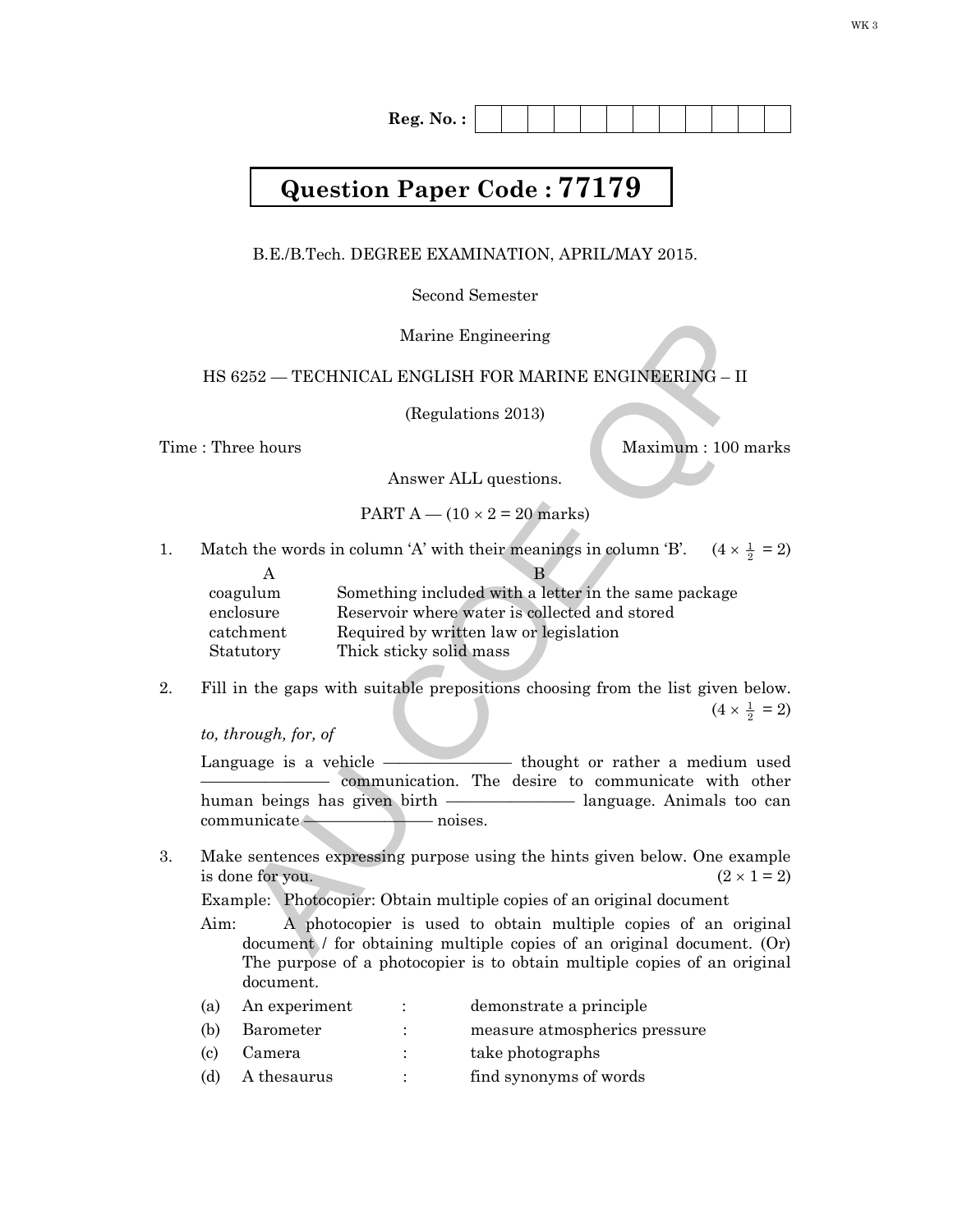- WK 3
- 
- 4. Define any two of the following.  $(2 \times 1 = 2)$ 
	- (a) Artificial Intelligence
	- (b) UPS
	- (c) Multimedia
- 5. Replace the underlined phrase with an adverb :  $\frac{1}{2}$  = 2)
	- (a) He revised all his lessons in a thorough manner before going for the exam.
	- (b) The mother watched with hope as the doctor came out of the surgery after operating on her child.
	- (c) When you meet the guests, you must talk to them in a courteous manner.
	- (d) The security looked into the car with suspicion before opening the gate.
- 6. Rewrite the following numerical expressions using them as adjectives :  $(4 \times \frac{1}{2})$  $\frac{1}{2}$  = 2)
	- (a) a play of three acts
	- (b) a pipe that is five feet long
	- (c) a journey of 50 kilometres
	- (d) a tank with a capacity of 1500 litres
- 7. Join the causes in column 'A' with the effects in column 'B' using cause and effect expressions like 'because', 'due to' 'owing to' etc.  $\frac{1}{2}$  = 2)

| (b)                      | The mother watched with hope as the doctor came out of the surgery<br>after operating on her child.                                                                         |
|--------------------------|-----------------------------------------------------------------------------------------------------------------------------------------------------------------------------|
| $\left( \text{c}\right)$ | When you meet the guests, you must talk to them in a courteous manner.                                                                                                      |
| (d)                      | The security looked into the car with suspicion before opening the gate.                                                                                                    |
|                          | Rewrite the following numerical expressions using them as adjectives :<br>$(4 \times \frac{1}{2} = 2)$                                                                      |
| (a)                      | a play of three acts                                                                                                                                                        |
| (b)                      | a pipe that is five feet long                                                                                                                                               |
| (c)                      | a journey of 50 kilometres                                                                                                                                                  |
| (d)                      | a tank with a capacity of 1500 litres                                                                                                                                       |
|                          | Join the causes in column 'A' with the effects in column 'B' using cause and<br>$(4 \times \frac{1}{2} = 2)$<br>effect expressions like 'because', 'due to' 'owing to' etc. |
|                          | A<br>B                                                                                                                                                                      |
|                          |                                                                                                                                                                             |
|                          | (a) Many forests have been destroyed.<br>There are traffic jams very often on                                                                                               |
|                          | the city roads.<br>The roads are waterlogged.<br>(b) The roads in the city are very                                                                                         |
|                          | narrow.<br>(c) There was a heavy rain last night.<br>There are frequent power cuts in                                                                                       |
|                          | the city.<br>(d) Power supply from the power plant<br>Animals are losing their habitat.<br>is inadequate.                                                                   |
|                          | Fill in the blanks with suitable forms of the verbs given in brackets. $(4 \times \frac{1}{2} = 2)$                                                                         |
|                          | Northern India, and more especially that part of Northern Pakistan known as                                                                                                 |
|                          | (be) a particularly active seismic area. In<br>Baluchistan,<br>Baluchistan one of the greatest earthquake disasters of modern times                                         |

8. Fill in the blanks with suitable forms of the verbs given in brackets.  $(4 \times \frac{1}{2} = 2)$ Northern India, and more especially that part of Northern Pakistan known as Baluchistan, ———————— (be) a particularly active seismic area. In Baluchistan one of the greatest earthquake disasters of modern times \_\_\_\_\_\_\_\_\_\_\_\_\_\_\_\_\_\_ (occur) in 1935, when the town of Quetta was destroyed around 30,000 people ———————— (lose) their lives. Today, Quetta is the home of a geophysical observatory where scientists ——————— (make) a special study of earthquakes.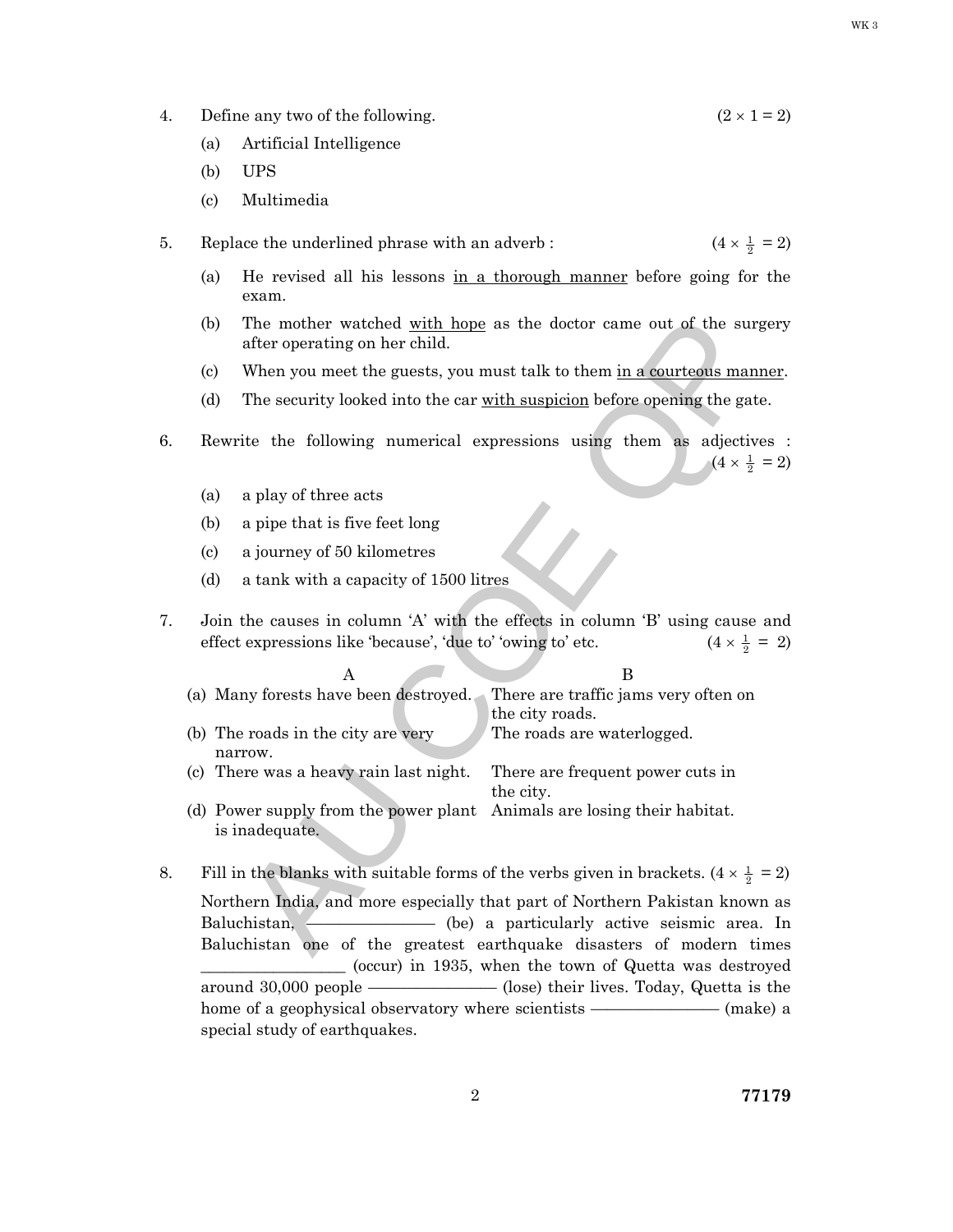9. Make two sentences with any one of the following words using them as a noun and as a verb.  $(2 \times 1 = 2)$ 

(a) rebel

- (b) Import
- (c) Repair
- 10. Rewrite the following sentences using imperative verbs. One example is done for you.  $(2 \times 1 = 2)$

Eg. Parking in this street is prohibited. *Do not park in this street*.

- (a) Smoking is banned in the campus.
- (b) Picking flowers is not permitted.
- (c) You are requested to leave mobiles and cameras at the security counter.
- (d) Project reports should be submitted on time.

PART B — 
$$
(5 \times 16 = 80
$$
 marks)

- 11. Answer both the subdivisions (a) and (b) :
	- (a) Read the passage and answer the questions given below :

Parking in this street is prohibited. Do not park in this street.<br>
Smoking is banned in the campus.<br>
Ficking flowers is not permitted.<br>
You are requested to leave mobiles and cameras at the security counter.<br>
Project repo According to a 2007 statement before the Subcommittee on Horticulture and Organic Agriculture Committee of the U.S. House of Representatives by May R. Berenbaum, Professor and Head, Department of Entomology at the University of Illinois Urbana-Champaign, pollination by native bees was recently estimated to be worth 3 billion dollars annually in the United States. Other sources estimate pollination to be a 15 billion dollar industry worldwide.

Moreover, approximately  $\frac{3}{4}$  of the 250,000 + species of flowering plants rely on their insect partners – pollinators – for the vital natural process which transfers pollen grains to receptive female plants to effect fertilization.

 However, up to 80% of honeybees in 35 states have suddenly, inexplicably vanished, baffling entomologists, beekeepers, farmers, and governments. About 10% of 2.4 million hives disappeared in the U.S. in late 2006 and early 2007 in an enigmatic calamity that has been named "colony collapse disorder," or CCD. This mysterious killer has wiped out hives in the U.S. and overseas — in Italy, Poland, Portugal, Central, South America, and Croatia. Some have theorized that cell phones disrupt the ability of the insects to navigate — the bees leave the hive, never to return. Others have surmised that a bee virus corresponding to HIV in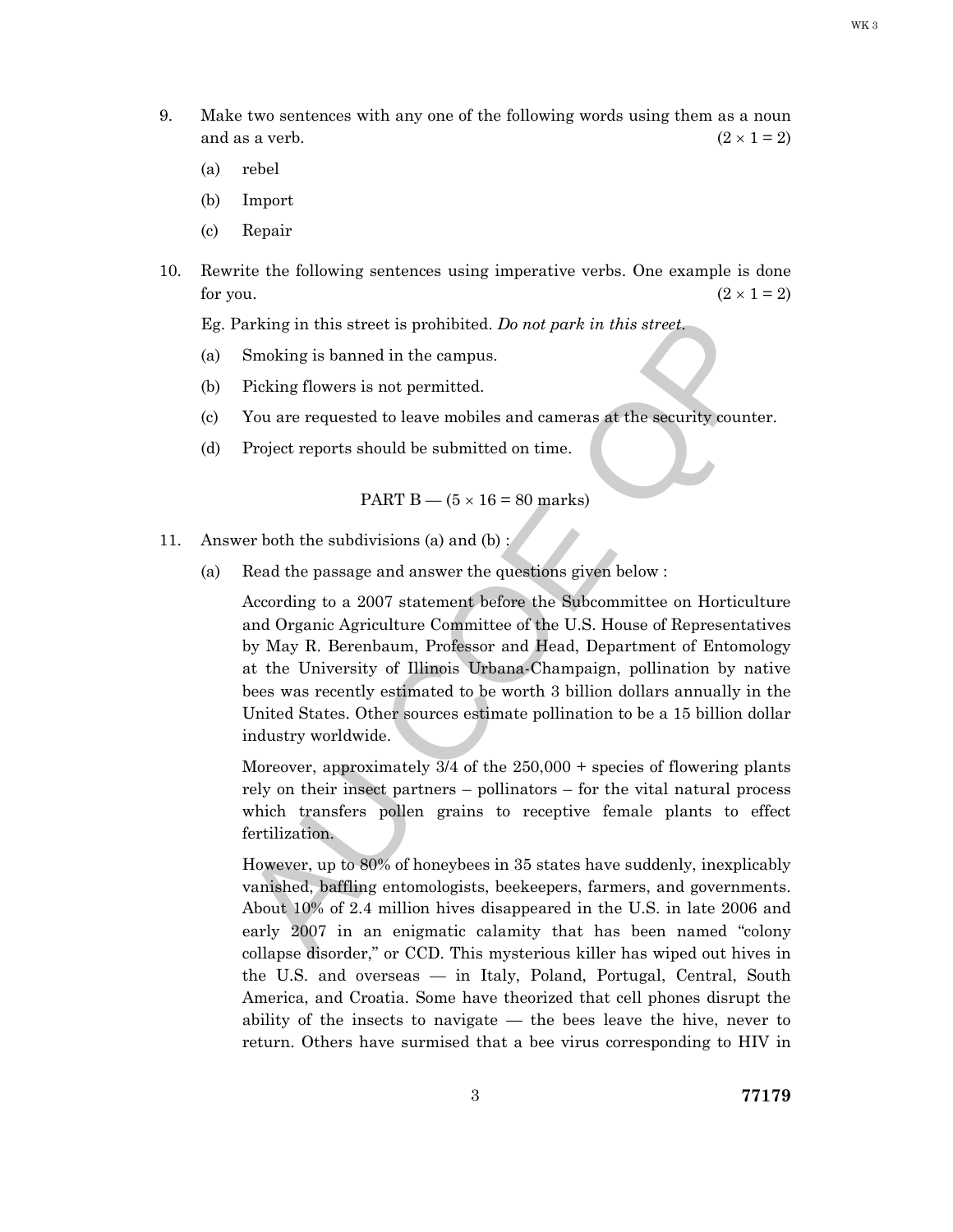humans has somehow inculcated itself into the honeybee population. Still others have laid the blame on pesticides, most notably a neurotoxin called imidacloprid — IMD, which has been shown by French researchers to cause disorientation among honeybees. IMD also affects the ability of bees to forage, affecting hive activity. While most French and some American beekeepers consider IMD to be a major suspect in CCD, their opinion is not corroborated by American researchers. U.S. scientists continue to pursue the cause, or amalgam of causes, of the disorder. On September 7, 2007, American researchers reported in the journal Science that a newly discovered virus, the Israeli acute paralysis virus, may be a suspect in the catastrophic loss of honeybees. Meanwhile, U.S. beekeepers are urgently requesting expeditious resolution to the crisis in the form of emergency research funding.

that a newly discovered virus, the Israeli action<br>suspect in the catastrophic loss of honeybees. Meanwhile, U.S.<br>beckeepers are urgently requesting expeditious resolution to the crisis in<br>the form of emergency research fu The impact of CCD is almost unfathomable. One—third of all food is provided by the pollination of honeybees. In a world without honeybees, there would be almost no fruits or vegetables, except for those hand pollinated by humans. At their current rate of disappearance, honeybees will cease to exist by the year 2035.

Reading Comprehension questions:  $(8 \times 1 = 8)$ 

- (i) It can be inferred from the passage that the U.S. pollination industry is
	- (1) the top industrial pollinating nation in the world.
	- (2) the second pollinating nation in the world.
	- (3) among the top three pollinating nations in the world.
	- (4) among the top four pollinating nations in the world.
	- (5) among the top five pollinating nations in the world.
- (ii) Based on the passage, what does CCD cause bees to do?
	- (1) Bees no longer leave their hives.
	- (2) Bees bring a virus back to the hive.
	- (3) Bees get lost and stop pollinating.
	- (4) Bees become very active and exhausted.
	- $(5)$  Bees suddenly, inexplicably attack their hive mates.
- (iii) In the passage *enigmatic* means
	- (1) mysterious (2) intensive
	- (3) energetic (4) extensive
	- (5) massive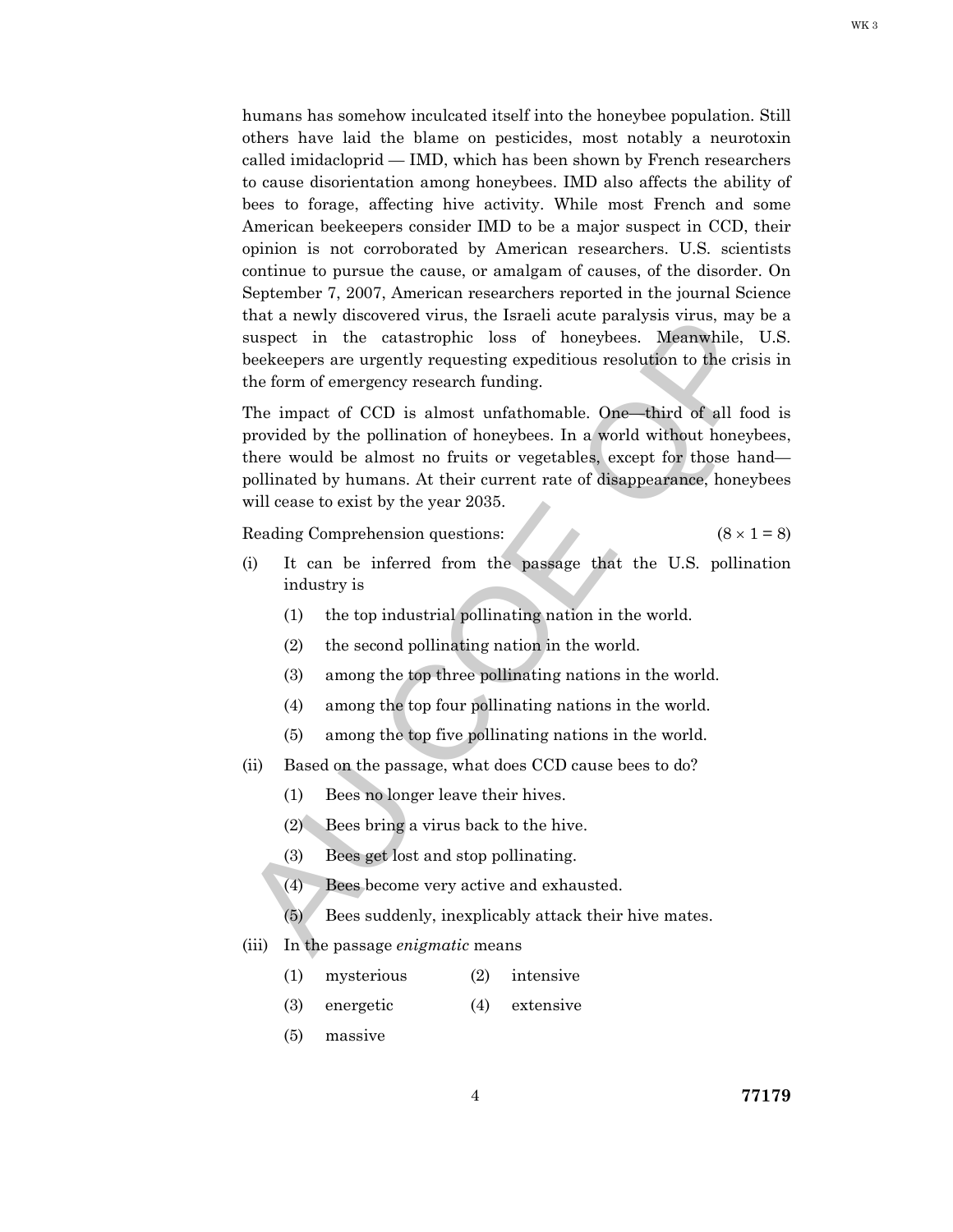- (iv) In the context of the passage *surmised* means
	- (1) surprised (2) assumed
	- (3) predicted (4) appreciated
	- (5) guessed
- (v) Which of the following is not considered by scientists to be a reason for CCD?
	- (1) Disruption of navigation by cell phones
	- (2) Lack of research funding
	- (3) A bee virus that is the similar to the HIV
	- (4) Disorientation caused by the use of pesticides
	- (5) Combination of many factors like cell phones, bee virus and pesticides
- (vi) Which of the following statements about bees is not true?
	- (1) 75% of the plant species depend on bees for pollination
	- (2) CCD has wiped out bee species in North and South America and Europe
	- (3) CCD has no impact on the world
	- (4) More than 3/4 of the bee population in USA have been wiped out by CCD
	- (5) Over a third of the world's food is provided by bee pollination
- (vii) Which of the following statements about CCD research is true?
	- (1) US and French researchers are jointly researching CCD.
	- (2) US beekeepers are funding CCD research
	- (3) US researchers have confirmed the theories of the French researchers
	- (4) French researchers believe that a virus is responsible for CCD
- (2) Lack of research funding<br>
(3) A bee virus that is the similar to the HIV<br>
(4) Disorientation caused by the use of pesticides<br>
(5) Combination of many factors like cell phones, bee virus and<br>
pesticides<br>
(vi) Which of (5) French and US researchers do not agree about the cause of CCD

(viii) CCD occurred in the

- (1) early 21st century (2) late 20th century
- (3) early 20th century (4) late 21st century
- (5) mid 21st century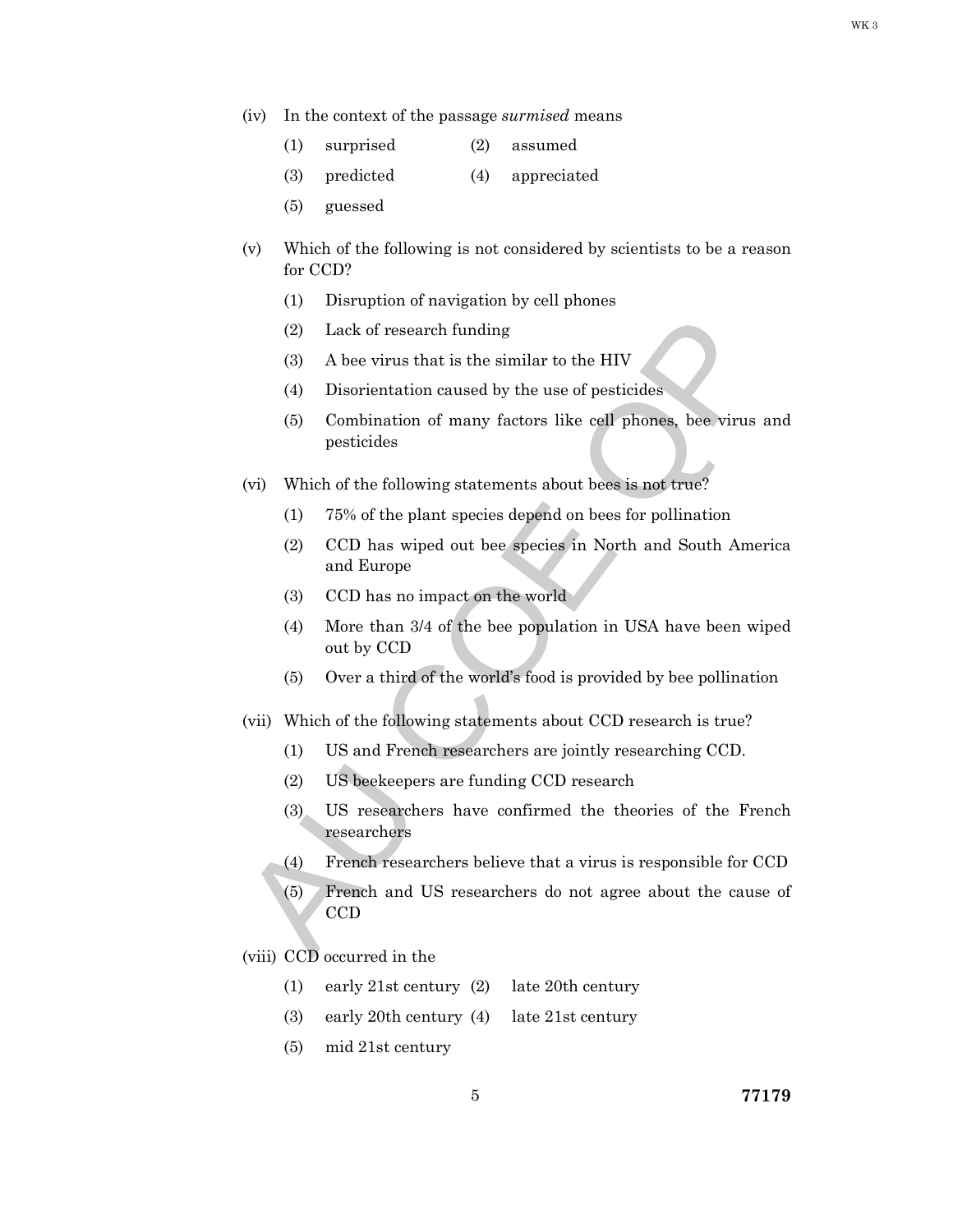- "I want to study.<br>But I am compelled to work" Voir *ille cause* to abolish child labour<br>
inc. by<br>
we by<br>
We choose the correct option for the following questions.<br>
(b) Who is the target audience for this poster?<br>
(d) child labourers (2) youth<br>
(ii) Who is "I" in the A. Choose the correct option for the following questions.  $(5 \times 1 = 5)$  (i) Who is the target audience for this poster? (1) child labourers (2) youth (3) general public (4) children (ii) Who is "I" in the poster? (1) child labourer (2) heart specialist (3) poster creator (4) student (iii) What is the message of this poster? (1) promote heart donation (2) make India a better place (3) join the labour force (4) eliminate child labour (iv) The phrase "Join the labour of love" implies that people who join
- (b) Look at the following poster and answer the questions that follow :

the initiative lose (1) To labour (2) Children

(4) India

(3) The idea of child labour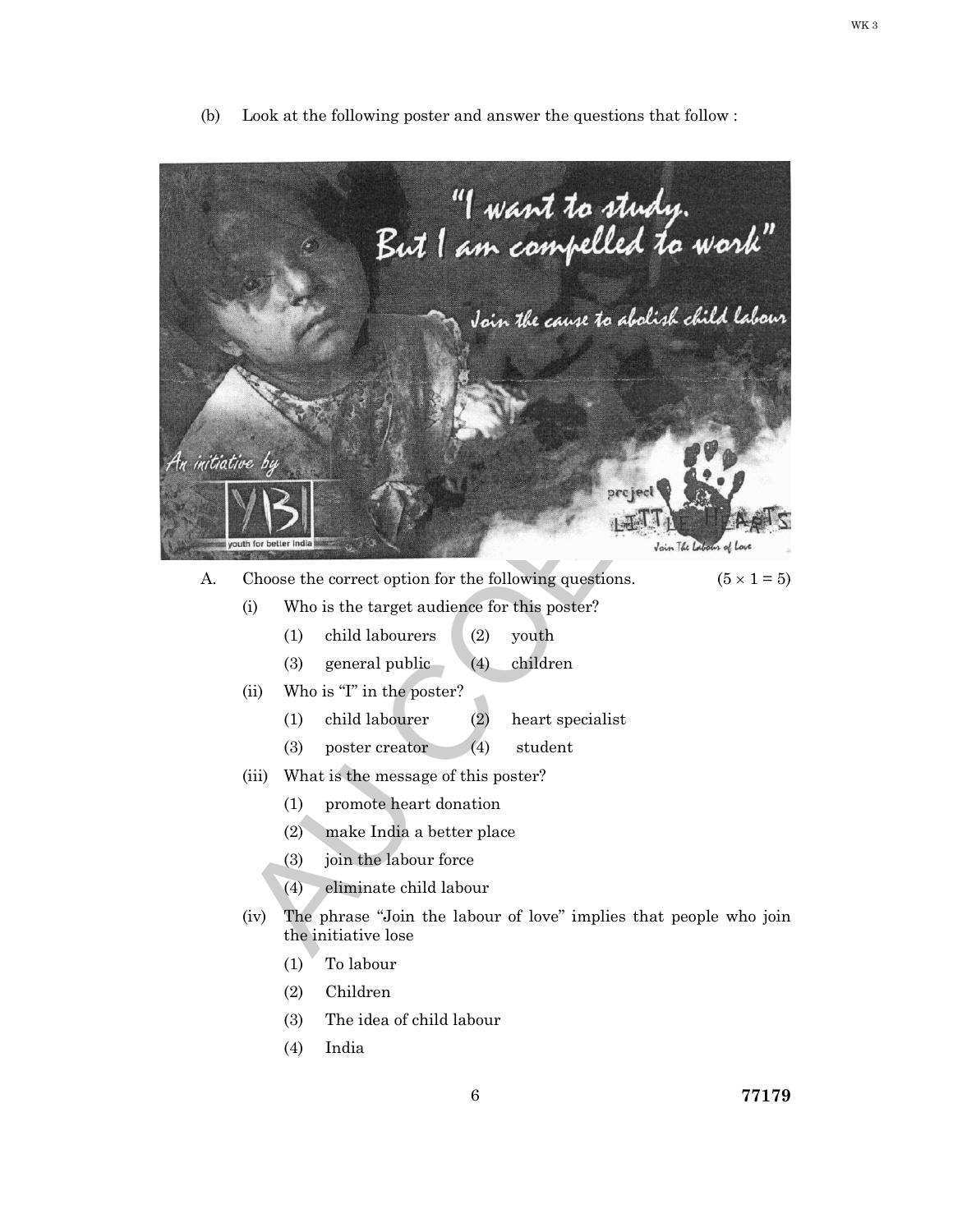- (v) The initiative is called
	- (1) Youth for Better India
	- (2) Labour of Love
	- (3) Project Little Hearts
	- (4) I want to study
- B. Write a set of three recommendations to abolish child labour and help such poor children. (3  $\times$  1 = 3)
- 12. (a) You are going to a University in Japan on an exchange program for six weeks. Prepare a checklist of eight items to check before starting on your trip.  $(16)$

Or

- (b) Your friend is borrowing your laptop for his project. Prepare a set of eight instructions for him to follow to maintain your laptop. (16)
- 13. (a) Prepare an application letter and resumé in response to the following. (16)

 Blue Sea Cruiser is a global luxury cruise company. We are currently recruiting for the position of Marine Engineer for operational support on board the Blue Mermaid, one of high end Luxury cruisers.

*Salary*: Negotiable

For the going to a conversivy mappin on an examing propram for sixt<br>veeks. Prepare a checklist of eight items to check before starting on your<br>trip.<br>Your friend is borrowing your laptop for his project. Prepare a set of e *Job Description* : The position as Marine Engineer for operational support serves the purpose of handling the actual operation of the cruiser. Incumbent should be a Marine engineer with at least 6 months of experience within the Marine Industry. Interested candidates may send in their application with resume to The HR Manager, Blue Sea Cruiser, 42, First Cross Lane, Chennai –600041.

Or

- (b) Write a letter of application with CV to the HR Manager of Oceana Shipping in response to their advertisement calling for applications for Engine Maintenance Engineers to work in their container ship engine room.  $(16)$
- 14. (a) A container ship belonging to Horizon Shipping Company carrying goods worth Rs.50 lakhs was delayed at the Chennai port for more than two weeks. As a result the shipper suffered a loss of around Rs.6 lakhs. This in turn has resulted in a penalty for your shipping company. As the Quality Control Engineer you have been asked to submit a report of the incident to the General Manager. Prepare a report in about 300 words on the reasons for the delay and your recommendations to prevent such incidents in future. (16)

Or